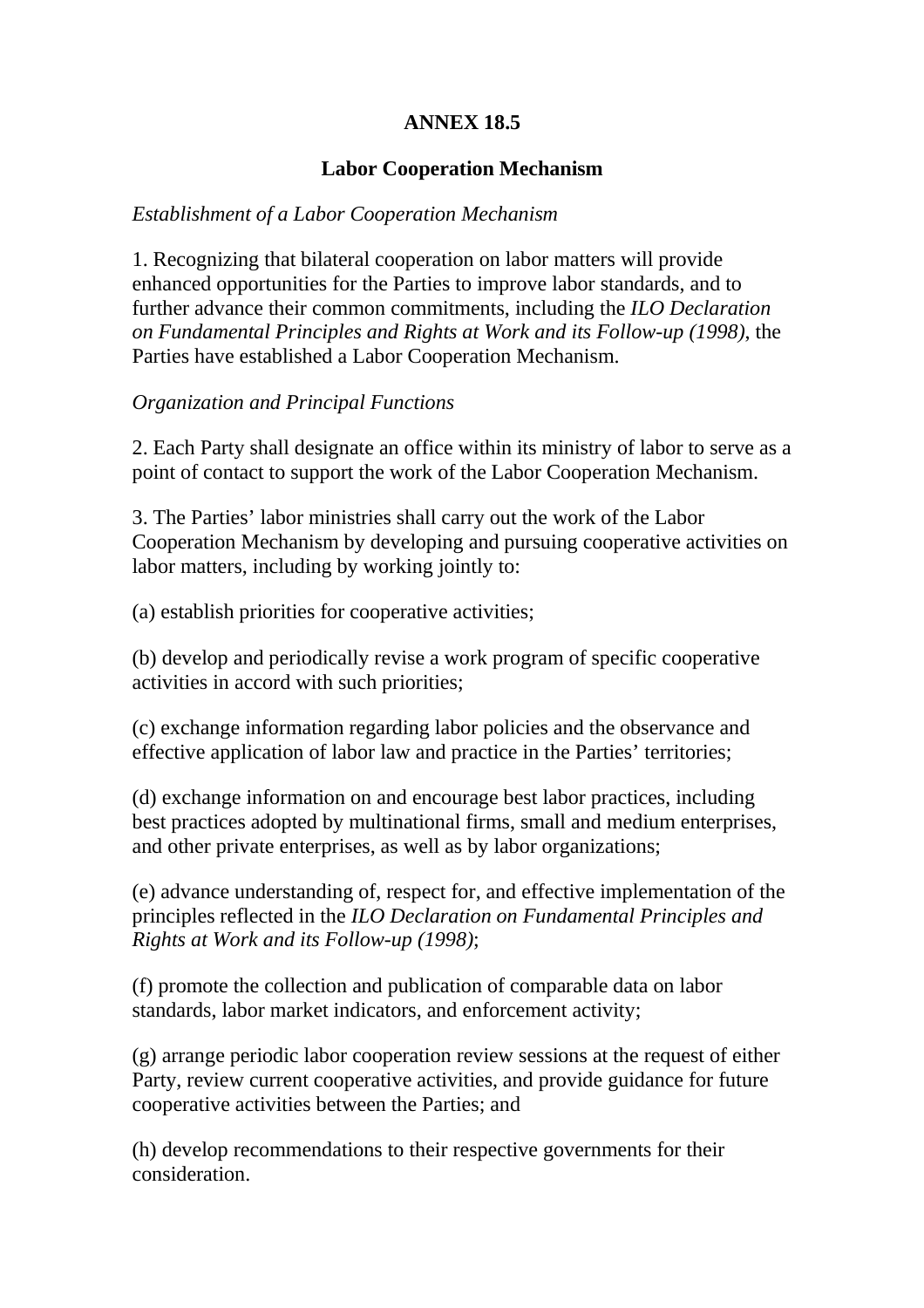## *Cooperative Activities*

4. The Labor Cooperation Mechanism may undertake cooperative activities on any labor matter it considers appropriate, such as on:

(a) *fundamental rights and their effective application*: legislation, practice, and implementation related to the core elements of the *ILO Declaration on Fundamental Principles and Rights at Work and its Follow-up (1998)* (freedom of association and the effective recognition of the right to collective bargaining, elimination of all forms of forced or compulsory labor, abolition of child labor, including the worst forms of child labor in compliance with the ILO Convention Nº182 on the *Worst Forms of Child Labour (1999)*, and elimination of employment discrimination);

(b) *labor relations*: forms of cooperation among workers, management, and governments, including the resolution of labor disputes;

(c) *working conditions*: legislation, practice, and implementation related to occupational safety and health; prevention of and compensation for workrelated injuries and illness; and employment conditions;

(d) *issues related to small and medium enterprises*: promotion of fundamental rights at work; improvement of working conditions; forms of cooperation between employers and worker representatives; and social protection services agreed between workers' organizations and employers or their associations;

(e) *social protections*: human resource development and employment training; work benefits; social programs for workers and their families; migrant workers; worker adjustment programs; and social protection, including social security, income security, and health care services;

(f) *technical issues and information exchange*: programs, methodologies, and experiences regarding productivity improvement; labor statistics, including comparable data; current ILO issues and activities; consideration and encouragement of best labor practices; and the effective use of technologies, including those that are Internet-based; and

(g) implications of economic integration between the Parties for advancing each Party's labor objectives.

# *Implementation of Cooperative Activities*

5. The Parties may carry out cooperative activities under this Annex through any form they deem appropriate, including by: